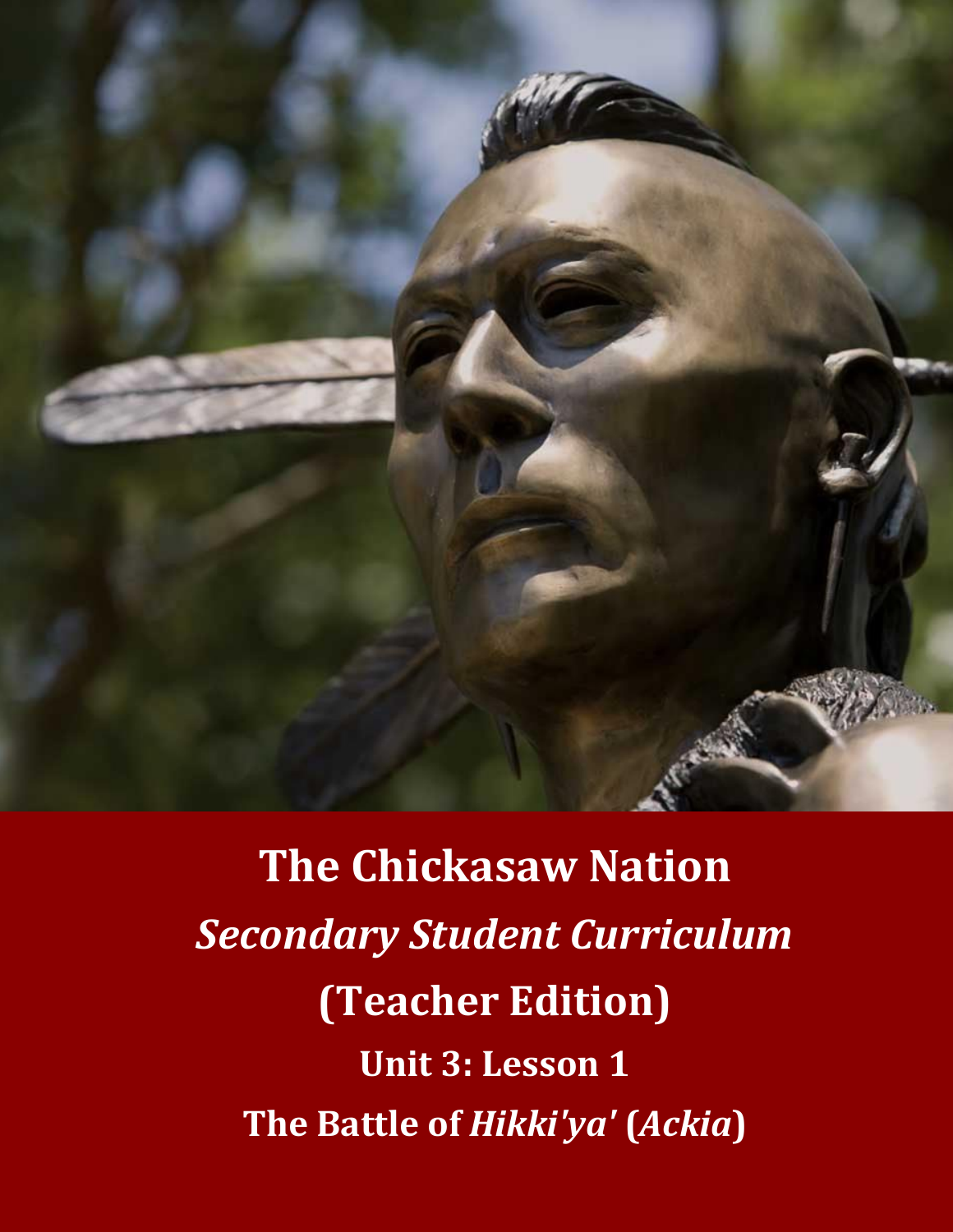## **Table of Contents**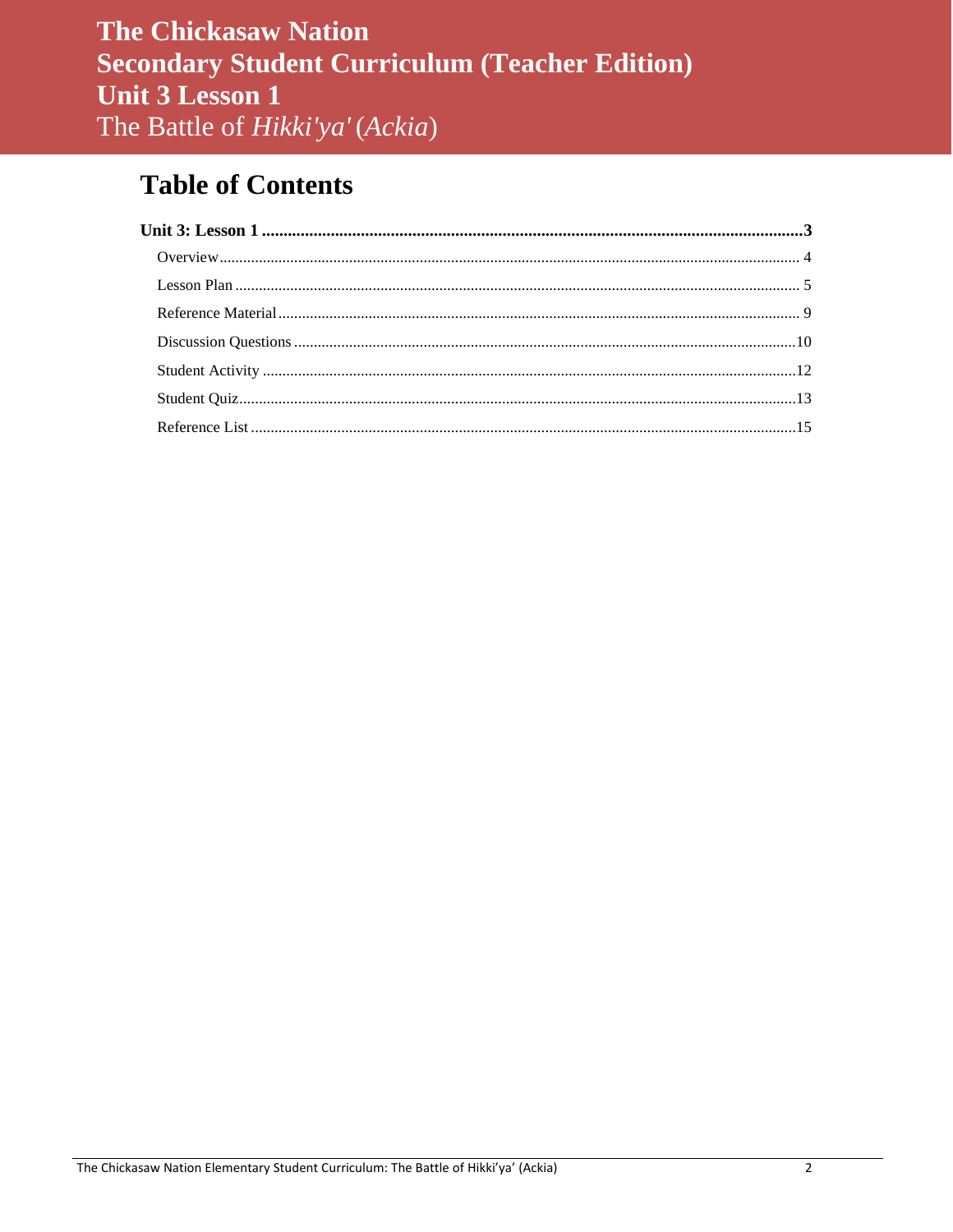# <span id="page-2-0"></span>**Unit 3: Lesson 1 The Battle of** *Hikki'ya'* **(***Ackia***)**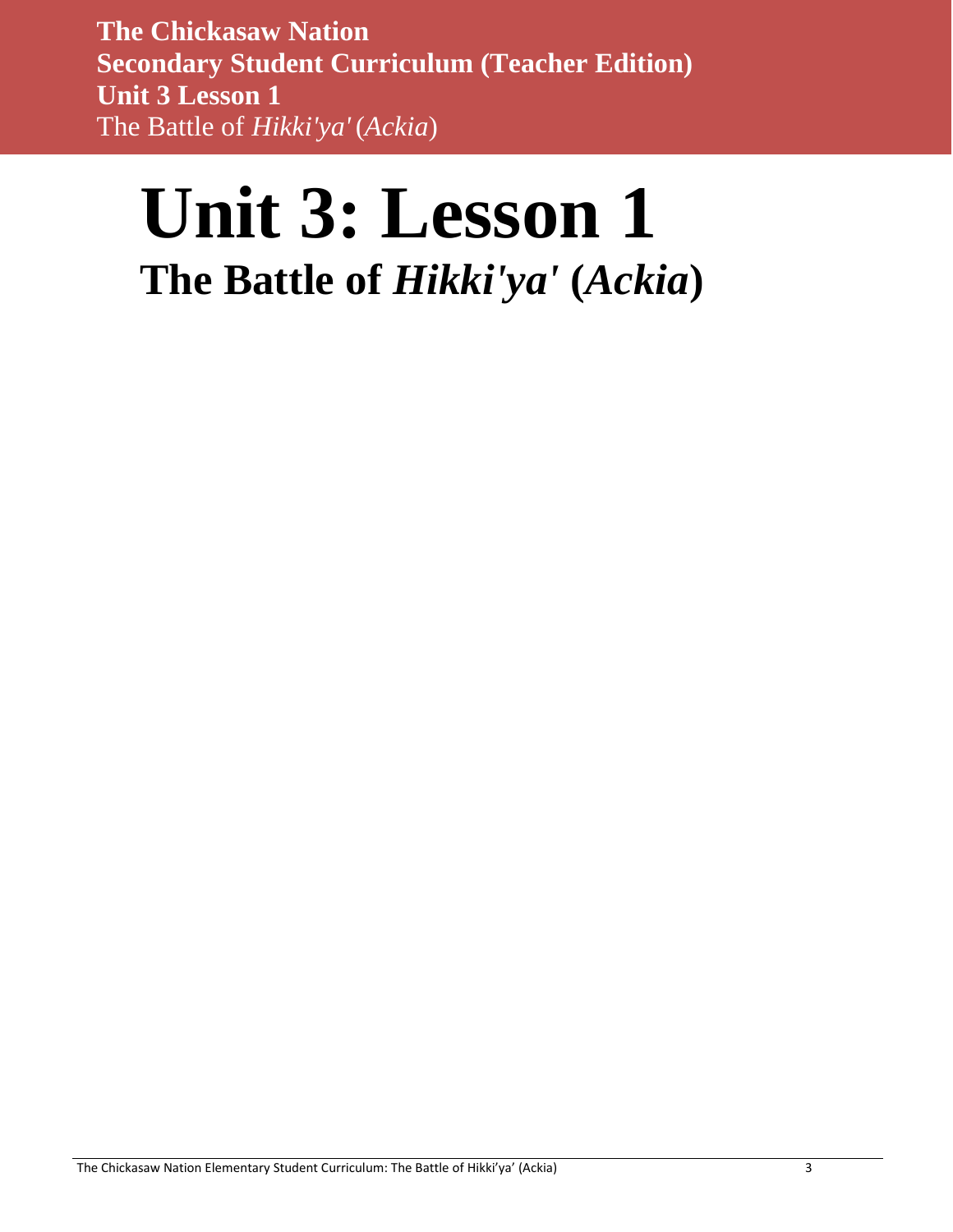#### <span id="page-3-0"></span>**Overview**

*Chokma* (Hello),

Thank you for your interest in the Chickasaw Nation Student Curriculum. We are pleased to offer this curriculum that explores our deep history, culture and traditions. Started in 2010 with the development of the Chickasaw Cultural Center, the curricula are designed to inform and educate individuals about the dynamic history of our Chickasaw leaders, monumental events and culture. Chickasaw historians, researchers, archaeologists and other educators, as well as tribal elders, have worked tirelessly to develop this curriculum to share our story.

We are excited to offer Unit 3. Each lesson focuses on a specific event and/or individual throughout the Chickasaw Nation's history and is complete with its own lesson plan, reading material, discussion questions, student activity, student quiz and reference list for convenience. All provided materials have been reviewed and approved by the Chickasaw Nation Department of Culture & Humanities and the Chickasaw Nation Department of Communications & Community Development.

The Chickasaw Nation would like to thank you for your support. If you have any questions, please contact Mr. Joe Thomas, special assistant to the secretary of the Chickasaw Nation Department of Culture & Humanities, at (580) 436-7258 or [joe.thomas@chickasaw.net.](mailto:joe.thomas@chickasaw.net)

*\*The following Oklahoma Academic Standards, as outlined in the Oklahoma State Department of Education's 2014 Social Studies guide, are to be used only as a basic guide. Other standards may be applicable that could be based on a teacher's own interpretation of the lesson material or ability/need to make a conceptual connection:*

#### Grade 9

- **Oklahoma History and Government:** *The Foundation, Formation and Transformation of Oklahoma***, Content Standard 1.3:** Compare and contrast the goals and significance of early Spanish, French and American expeditions, including the impact of disease, interactions with Native Americans, and the arrival of the horse and new technologies.
- **Oklahoma History and Government:** *The Foundation, Formation and Transformation of Oklahoma***, Content Standard 1.4:** Compare and contrast cultural perspectives of Native Americans and European Americans regarding land ownership and trading practices.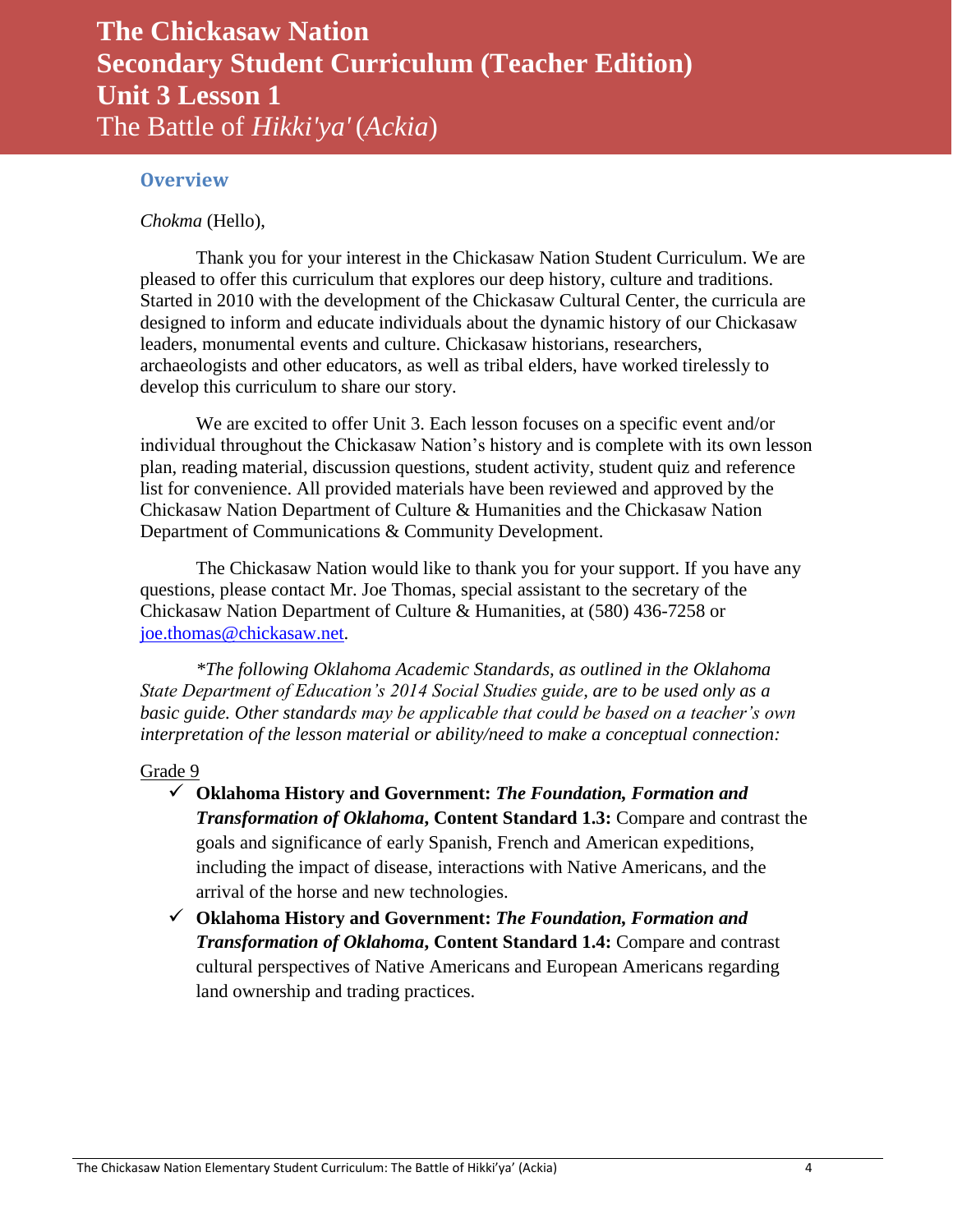#### <span id="page-4-0"></span>**Lesson Plan**

#### *BENCHMARKS*

The following Oklahoma Academic Standards, as outlined in the Oklahoma State Department of Education's 2014 Social Studies guide, are to be used only as a basic guide. Other standards may be applicable that could be based on a teacher's own interpretation of the lesson material or ability/need to make a conceptual connection:

#### Grade 9

- **Oklahoma History and Government:** *The Foundation, Formation and Transformation of Oklahoma***, Content Standard 1.3.**
- **Oklahoma History and Government:** *The Foundation, Formation and Transformation of Oklahoma***, Content Standard 1.4.**

#### *Set (5 min.)*

*Note: The following is a suggested script for you, the teacher, to reference while discussing this lesson plan. Based on a number of factors, such as your students' ages or maturity levels, you may choose to deviate from the script as you see fit.*

"During the early 1700s, the Chickasaw found themselves in the midst of a feud between the Natchez and the French. The Natchez were a small, yet fierce, tribe very similar to the Chickasaw in terms of culture and location. The tribe resided along the Natchez Trace, a series of ancient animal trails throughout the North American Southeast, hence the name 'Natchez.' The tribe was ultimately forced out of their homeland by the French. After numerous quarrels back-and-forth between the two nations, the Natchez leadership decided to seek asylum amongst the Chickasaw to avoid annihilation of their people, culture and livelihood. The Chickasaw accepted the fleeing Natchez with one stipulation—they must relinquish their identity as Natchez and become Chickasaw. This inclusionary (*designed to accommodate)* act by the Chickasaw further upset the French. Moreover, the Chickasaw's alliance with the British, another group whom the French despised, further intensified their dislike of the two nations.

"Have you ever found yourself in the middle of a situation or confrontation where you felt as though you needed to keep someone from getting into a fight, or help someone deal with a bully? What steps did you take to help resolve the issue? How did this make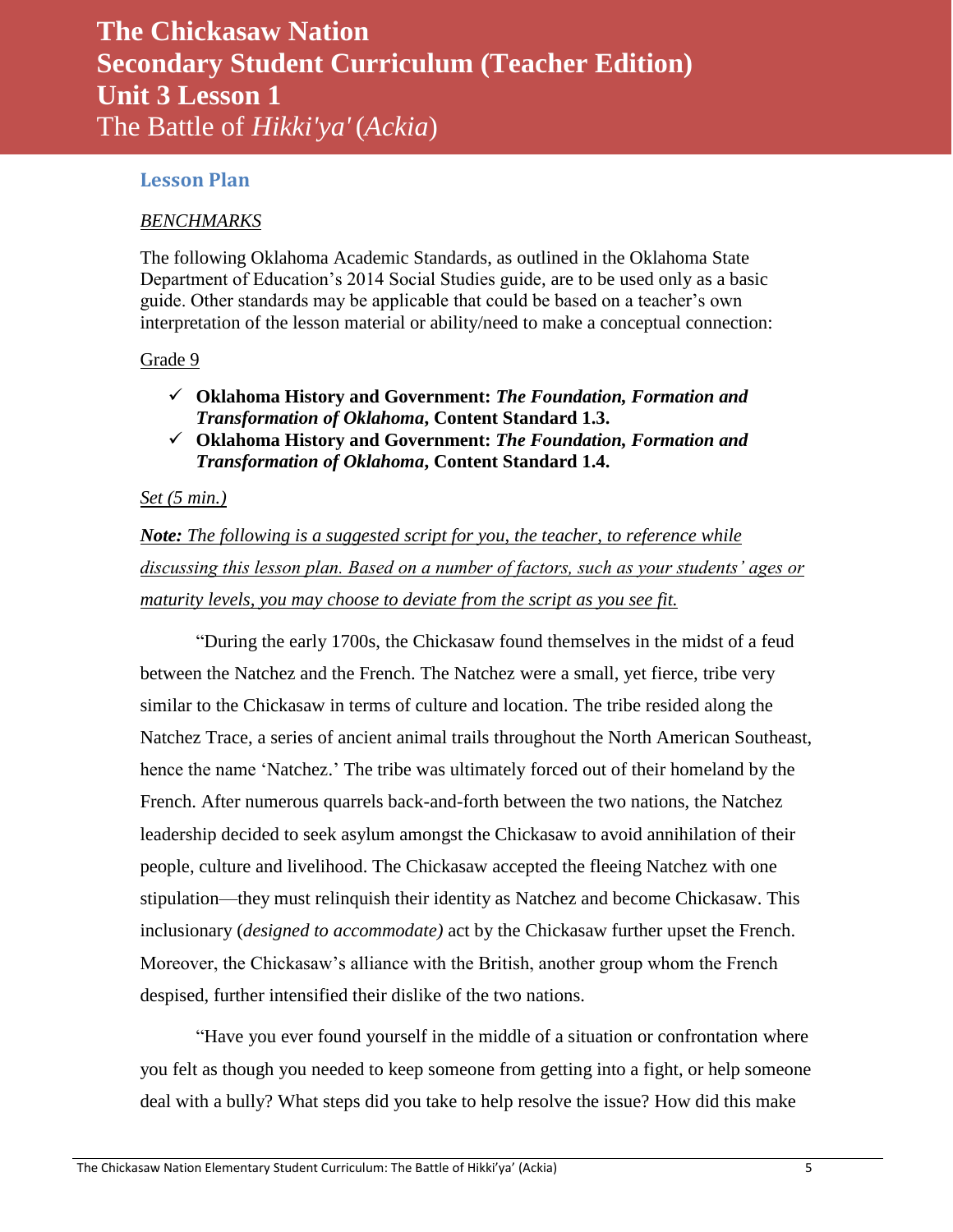you feel? [*Take a couple of minutes to talk about the question. Answers will vary.*]

"I agree! Finding yourself in the middle of a confrontation can be challenging and overwhelming. The same is true regarding the Chickasaws. They could have chosen to distance themselves from the Natchez to ensure neutrality between the two nations. However, the Chickasaw leaders understood stepping in and providing protection for the Natchez was the right thing to do. Have you ever encountered a situation where the right thing to do was the hardest? [*Take a couple of minutes to talk about the question. Answers will vary.*]

"In this lesson, we will be discussing the events that led up to the historic Battle of *Hikki'ya'* [hick-key-uh]. *Hikki'ya'* is the Chickasaw village where the battle between the Chickasaw and French occurred, commonly known today as *Ackia* [ack-key-uh]. In this lesson, the Chickasaw word will be used to describe the Chickasaw village, yet both *Hikki'ya'* and *Ackia* refer to the same Chickasaw village site."

#### *OBJECTIVES*

- 1. The students will read the provided PowerPoint presentation and are encouraged to take notes.
- 2. The students will interact with the PowerPoint presentation by answering discussion questions.
- 3. The students will complete the student activity and quiz.

#### *READING PROCEDURE (20 min.)*

- a. The teacher will select students to read each slide. If needed, two or more students may be asked to read from slide to slide.
- b. The students will continue taking turns reading the slides, with the teacher stopping them at appropriate points to pose questions or to ask students to define specific words.

*If the students are uncomfortable with oral reading, the teacher may wish to consider reading the entire passage to model good reading habits. For students who*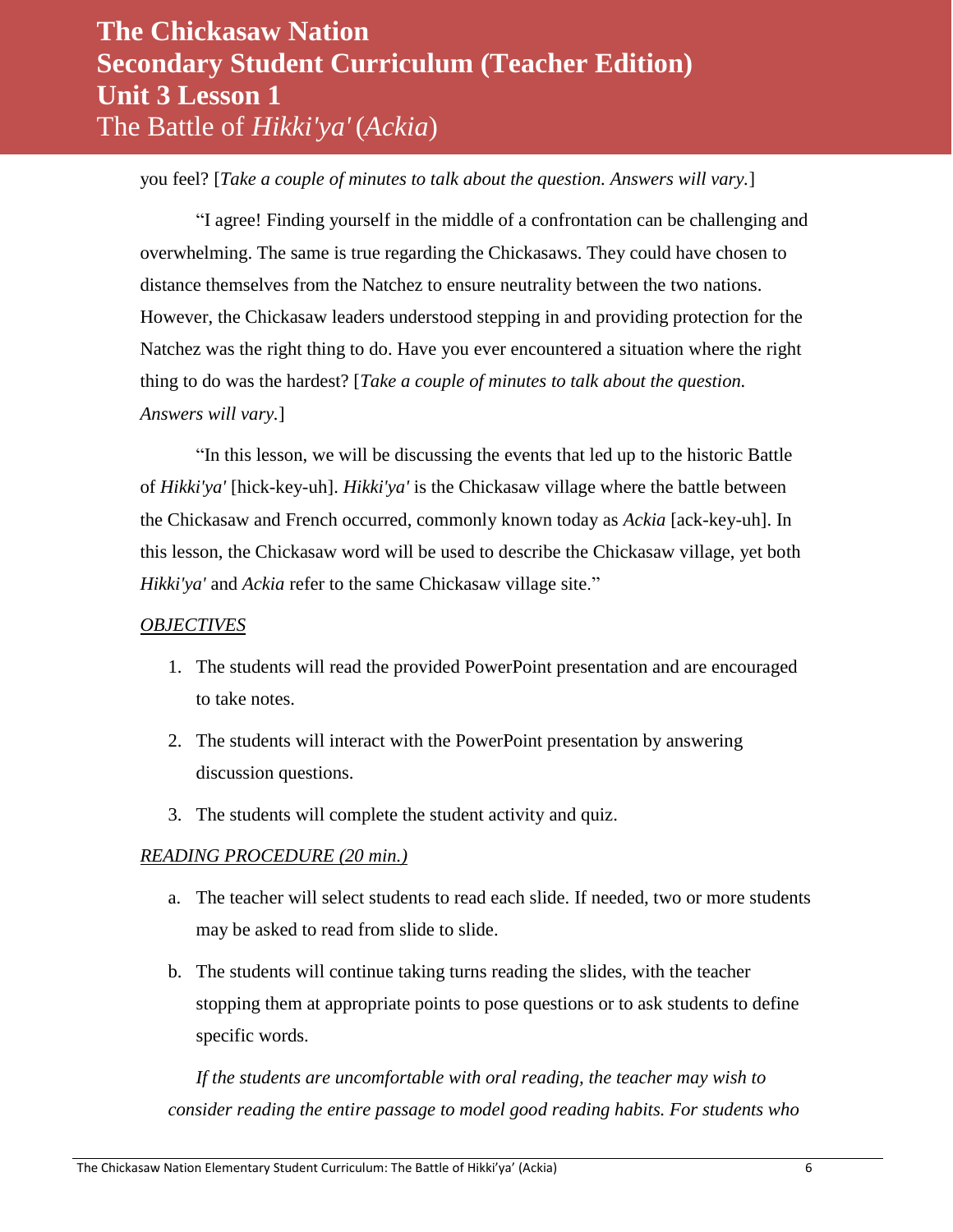*already display great comfort with oral reading, the teacher may wish to have the students read the entire passage. Teachers should feel free to stop the reading and pose knowledge questions about the text—e.g., asking students to define words or explain more. Similarly, the discussion questions may be answered in discussion, as intended, or the teacher may use them to make a free response worksheet for the students.*

#### *MATERIALS*

- 1. PowerPoint presentation (provided)
- 2. Notebook paper
- 3. Pencils/pens

#### *EVALUATION*

The teacher will grade students based on some combination of the following: oral reading, participation in discussion and any comments made that the teacher considers particularly insightful. Additionally, the teacher will grade the students based on any notes taken during the presentation. These grades may be evaluative or for completion, at the teacher's discretion.

#### *ACTIVITY PROCEDURE (20 min.)*

- a. The teacher will introduce the activity to the students: "Now that you have learned about the events that led up to the battle and the battle itself, it is time to see how well each of you paid attention." The student activity can be used as an individual activity or the students can work together, at the teacher's discretion.
- b. The teacher will supervise the students as they complete the crossword puzzle.
- c. At the end of the period, the teacher will ask the students questions from the crossword puzzle, and students will have the opportunity to call out the answers.

#### *MATERIALS*

1. Crossword puzzle (provided)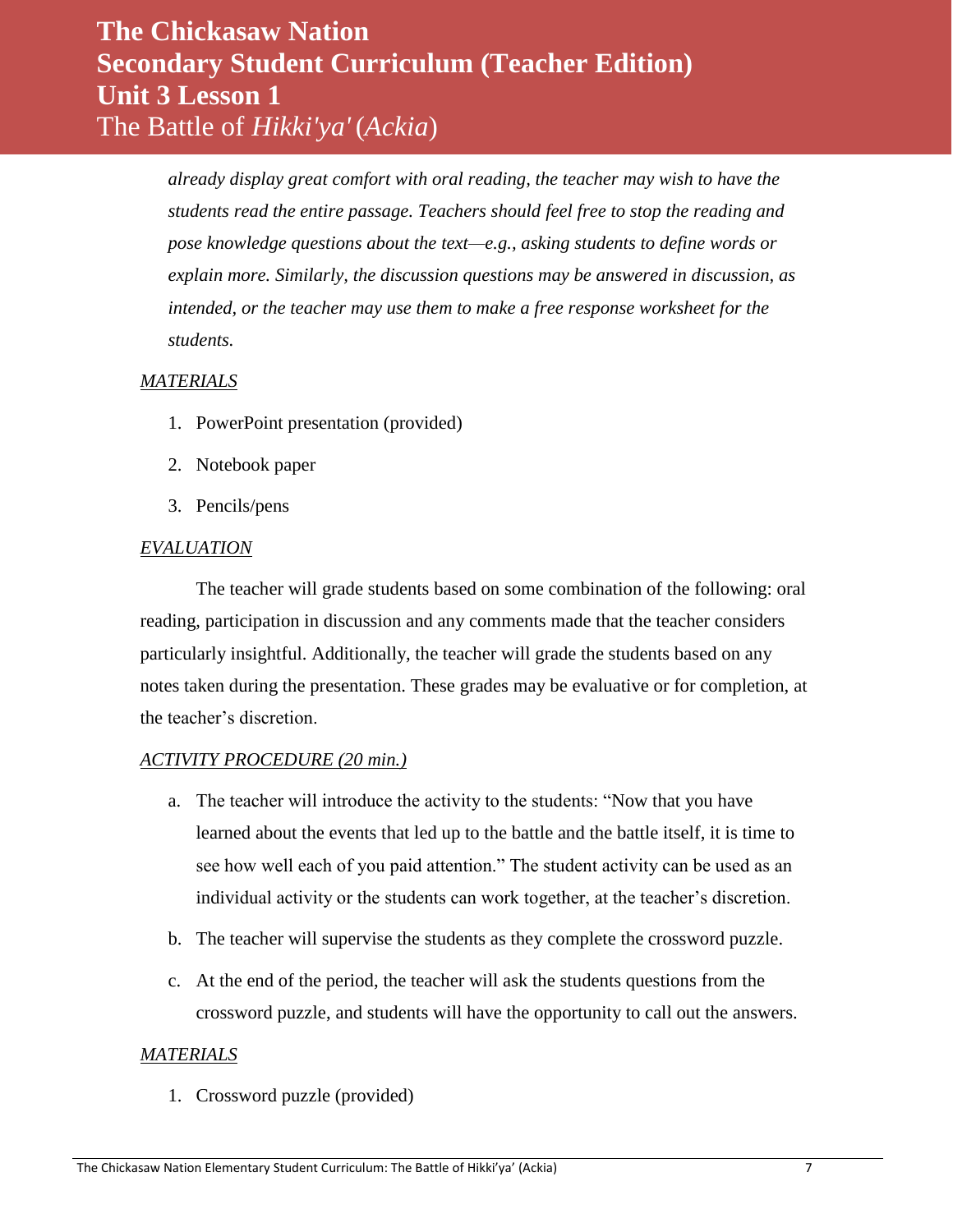#### 2. Pencils/pens

#### *EVALUATION*

The teacher will grade students based on participation. These grades may be evaluative or for completion, at the teacher's discretion.

#### *CLOSURE (5 min.)*

"So, what have we learned today? The Chickasaws found themselves in the crosshairs of a battle that did not originally involve them. However, the Chickasaw leaders understood that the best course of action was to allow the fleeing Natchez refuge. Why do you think the Chickasaw leaders chose to accept the Natchez into their tribe? [*Take a few minutes to discuss the question.*] That is correct! The Chickasaw leaders knew that without their support, the Natchez tribe would ultimately fall victim to the French army. By taking in the Natchez Indians, the Chickasaws gained more citizens, warriors and support to ultimately force the French out of Chickasaw territory for good. In life, you will find the best thing to do may be the hardest of tasks. However, by staying true to your values and working together, you too can overcome adversity and challenges."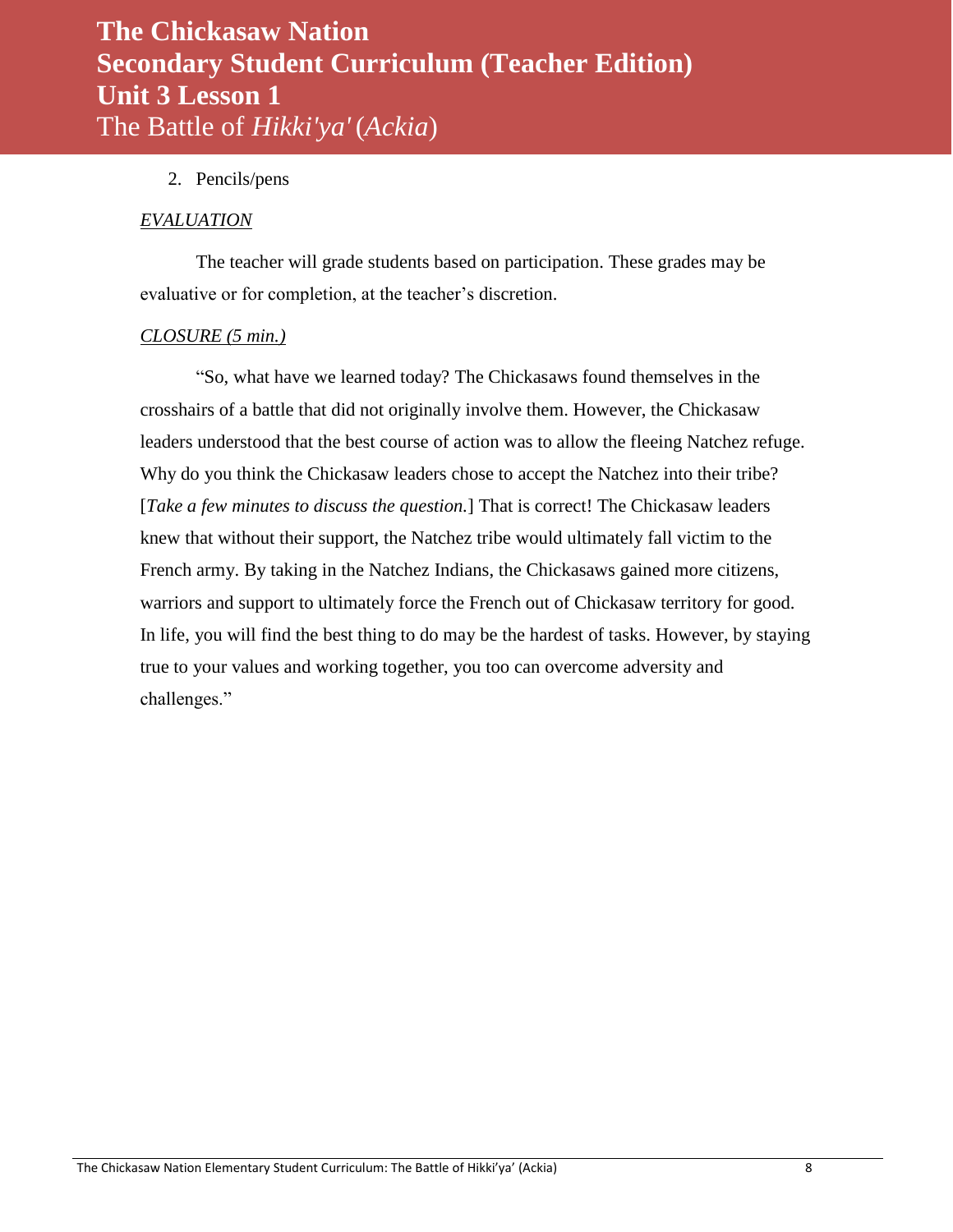### <span id="page-8-0"></span>**Reference Material**

Please refer to the provided PowerPoint presentation.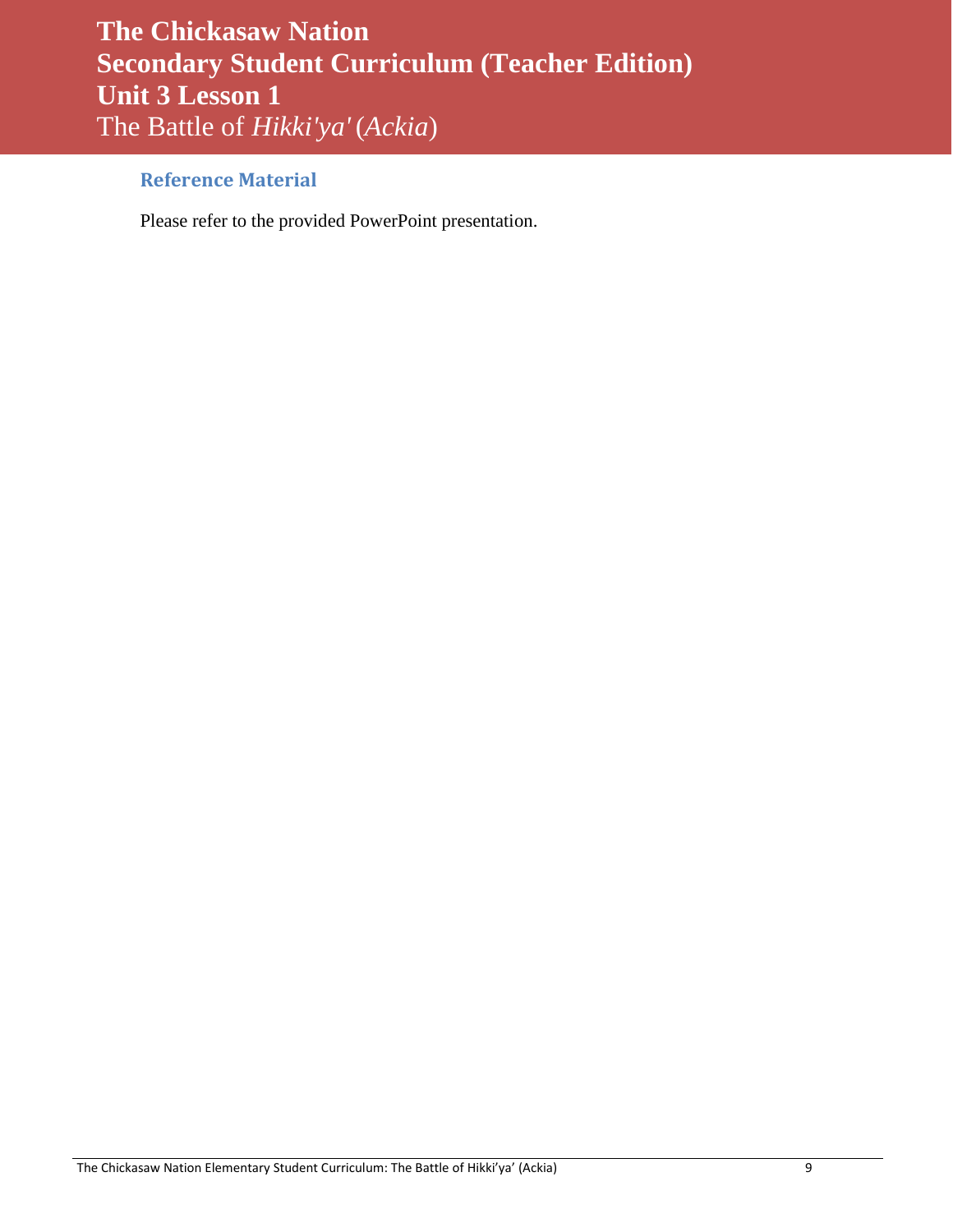#### <span id="page-9-0"></span>**Discussion Questions**

- 1. What events led up to the French driving the Natchez from their homeland?
	- a. *Sample answer: On November 28, 1729, the aggravated Natchez warriors launched a revolt against the French for their transgressions at Fort Rosalie and the Natchez settlement established by the French. The destruction of the Natchez settlement began a war between the French and the Natchez, ultimately causing the Natchez to flee from their homeland.*
- 2. Why did the French seek to destroy the Chickasaw?
	- a. *Sample answer: Given the fact that the French drove the Natchez from their homeland, the Chickasaw leaders decided to allow the fleeing Natchez to seek protection among them in early 1731. When the French approached the Chickasaws requesting to have the Natchez handed over, the Chickasaws did not oblige. Additionally, the Chickasaw's previously existing alliance with the British only cemented the French resolve to destroy the Chickasaws, as well as the Natchez.*
- 3. The Battle of *Hikki'ya'* is most notably remembered as the battle between the Chickasaw and French. However, the Chickasaws were up against additional forces allied with the French. Who were the additional forces fighting against the Chickasaw?
	- a. *Sample answer: The Chickasaw found themselves in the midst of a feud between the Natchez and the French. The Chickasaws accepted two fleeing villages of Natchez into their tribe. This only angered the French and their allies. The forces supporting the French included the northern tribes, like the Huron and Illinois, the Choctaws and French-African soldiers. Both the Natchez and the Chickasaws battled the French and their allies during the Battle of Hikki'ya' in 1736.*
- 4. The Chickasaws requested peace with the French on several occasions. What was promised from the Chickasaw's request?
	- a. *Sample answer: The Chickasaws asked for peace several times to no avail, until Jean-Baptiste Le Moyne, Sieure de Bienville (Louisiana governor following Perier) made a deal with a few Chickasaw leaders. Bienville would allow the Chickasaws three months of peace to plan an attack on the Natchez, and after the Chickasaws destroyed the Natchez, he would leave them be. However, the Chickasaws had no intentions of attacking the Natchez and presented excuses as to why they could not oblige Bienville's request.*
- 5. In your opinion, how did the Chickasaws defeat the French and drive them from Chickasaw Territory?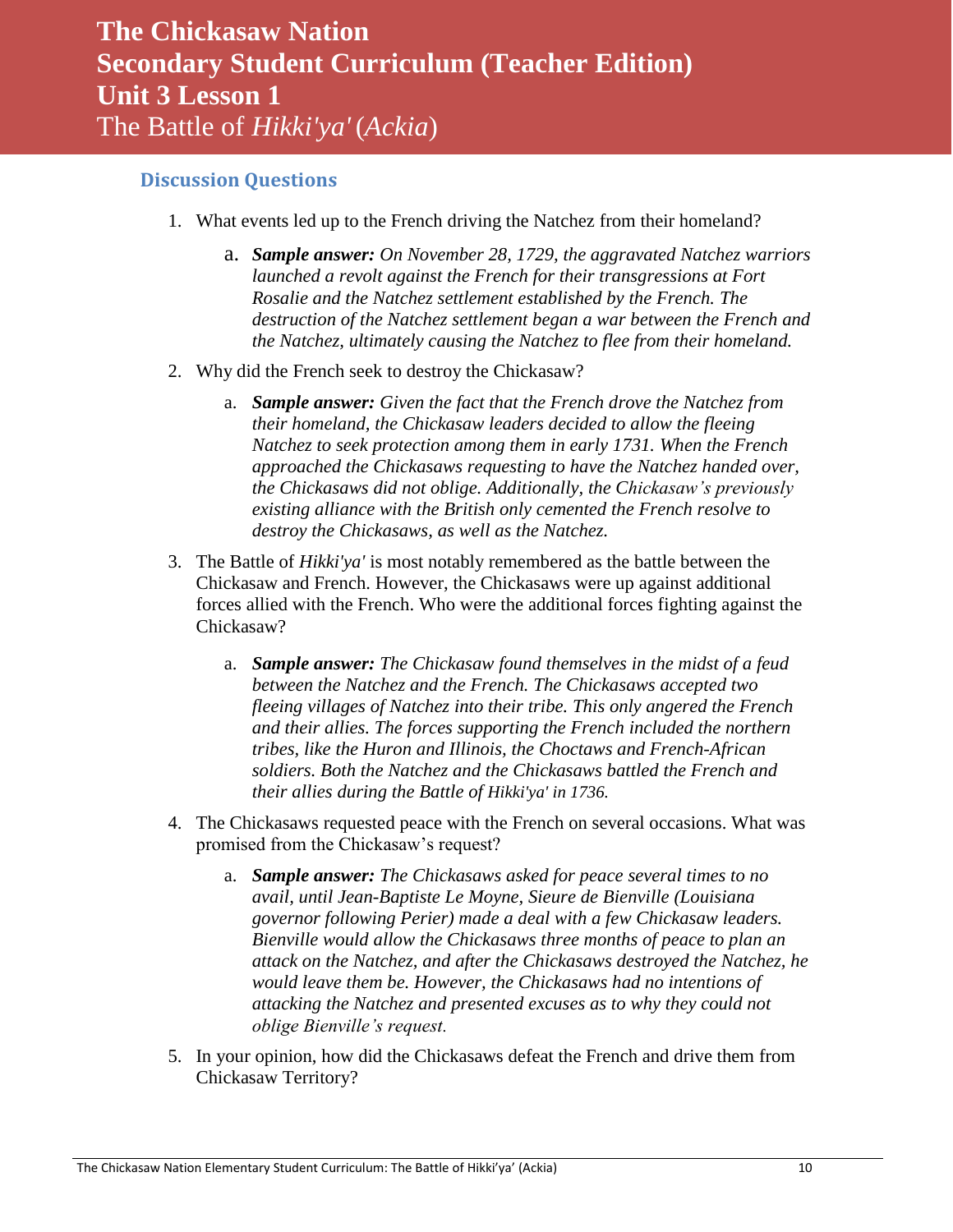a. *Sample answer: While the French were equipped with military weapons and 1,300 soldiers, almost twice the number of Chickasaw warriors, the French did not understand that the Chickasaws were not to be taken lightly. The Chickasaw warriors understood that taking out the captain, or leader, of the soldiers would weaken the army. As the Chickasaws rid the French soldiers of their captain, the soldiers began to cower behind burning cabins, becoming easy targets for the Chickasaws to pick off. The Chickasaws also devised a strategy to fire their guns from holes in the walls of their fort. About 70 men lay dead or wounded around the Chickasaw's forts. Bienville watched from a distance as his army and victory fell to pieces.*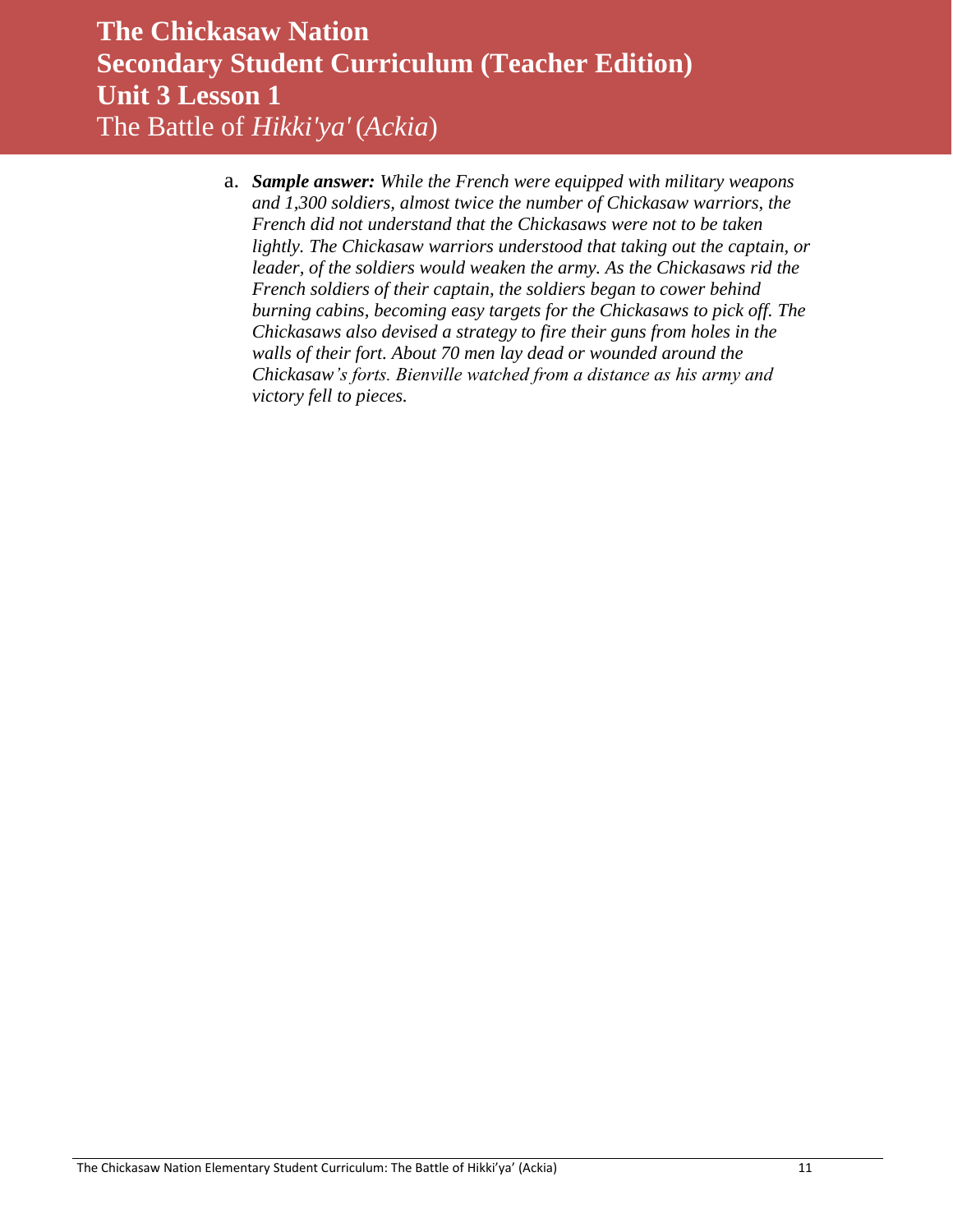#### <span id="page-11-0"></span>**Student Activity**

Complete the crossword puzzle below.



#### **Across**

3. Southeastern tribe that protected the Natchez.  $(chickasaw)$ 

6. Chickasaw leader who presided over the village of Hikki'ya'. (ymahatabe)

8. Louisiana governor during the Battle of Hikki'ya'. (bienville)

12. Launched an attack against the French on November 1729. (natchez)

15. Chickasaw village also known as Long Town.

(chukafala)

16. Allied with the Chickasaw Nation during the 1700s. (british)

18. One of three Chickasaw villages the French tried to capture. (apeony)

19. Captain of the French army who died during the Battle of Hikki'ya'. (delusser)

20. Structures that provided protection to tribal

nations. (forts)

Created with The Teachers Corner.net Crossword Maker

<u>Down</u> 1. Another name for the Chickasaw village Ackia.

(hikki'ya')

2. The direction the Chickasaw forts leaned. (inward) 4. Another name for the French and Indian War of

1763 (seven years war)

5. The month in which the Battle of Hikki'ya' took place. (may)

7. True or false: The Chickasaw Nation was defeated by the French in 1736. (false)

9. Northern tribe that allied with the French. (illinois) 10. Another name for the Chickasaw village Hikki'ya'.

(ackia) 11. Southeastern tribe that allied with the French.

(choctaw)

13. Thick, padded mats equipped by the French army. (mantlets)

14. European nation who attacked the Natchez.

(french)

17. Northern tribe that allied with the French. (huron)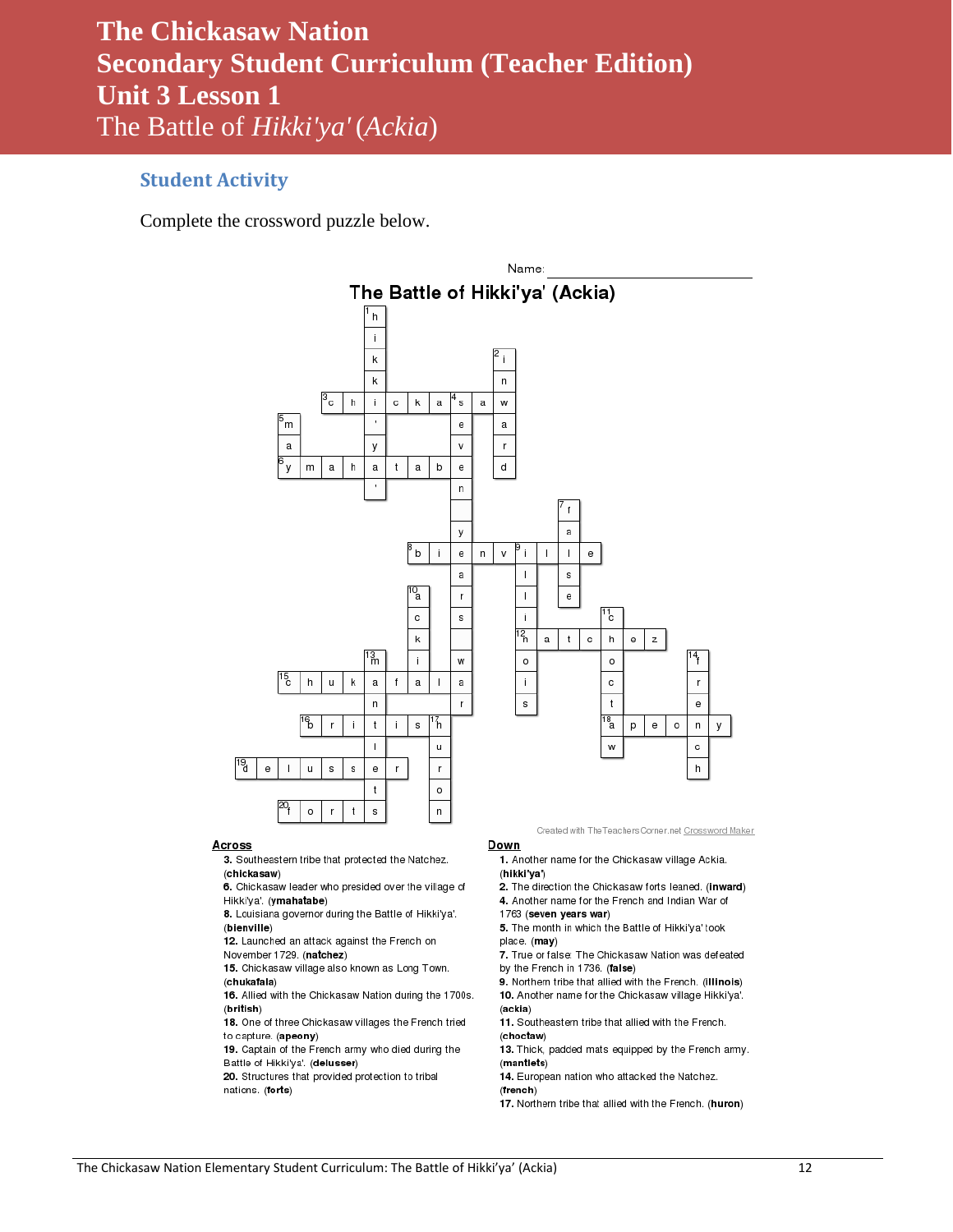#### <span id="page-12-0"></span>**Student Quiz**

- 1. What initiated the Battle of *Hikki'ya'*?
	- **a.** Transgressions at Fort Rosalie
	- **b.** The Natchez siding with the Chickasaw
	- **c.** The massacre of a village
	- **d.** The British selling the Natchez people for slaves
- 2. What year did the Natchez launch a revolt against the French, ultimately leading to the Battle of *Hikki'ya'*?
	- **a.** 1769
	- **b.** 1629
	- **c.** 1794
	- **d.** 1729
- 3. Who were the Natchez fighting against during the Battle of *Hikki'ya'*?
	- **a.** British
	- **b.** French
	- **c.** Spanish
	- **d.** English
- 4. From which tribe did the remaining Natchez seek protection?
	- **a.** Chickasaw
	- **b.** Choctaw
	- **c.** Huron
	- **d.** Illinois
- 5. How many French soldiers were involved in the Battle of *Hikki'ya'*?
	- **a.** 500
	- **b.** 700
	- **c.** 1,000
	- **d.** 1,300
- 6. During the battle, who did the French send out first?
	- **a.** Choctaw warriors with bows and arrows
	- **b.** French soldiers with cannons
	- **c.** French-African soldiers with mantlets
	- **d.** French soldiers with guns
- 7. What year did the Natchez seek refuge among the Chickasaws?
	- **a.** 1731
	- **b.** 1729
	- **c.** 1654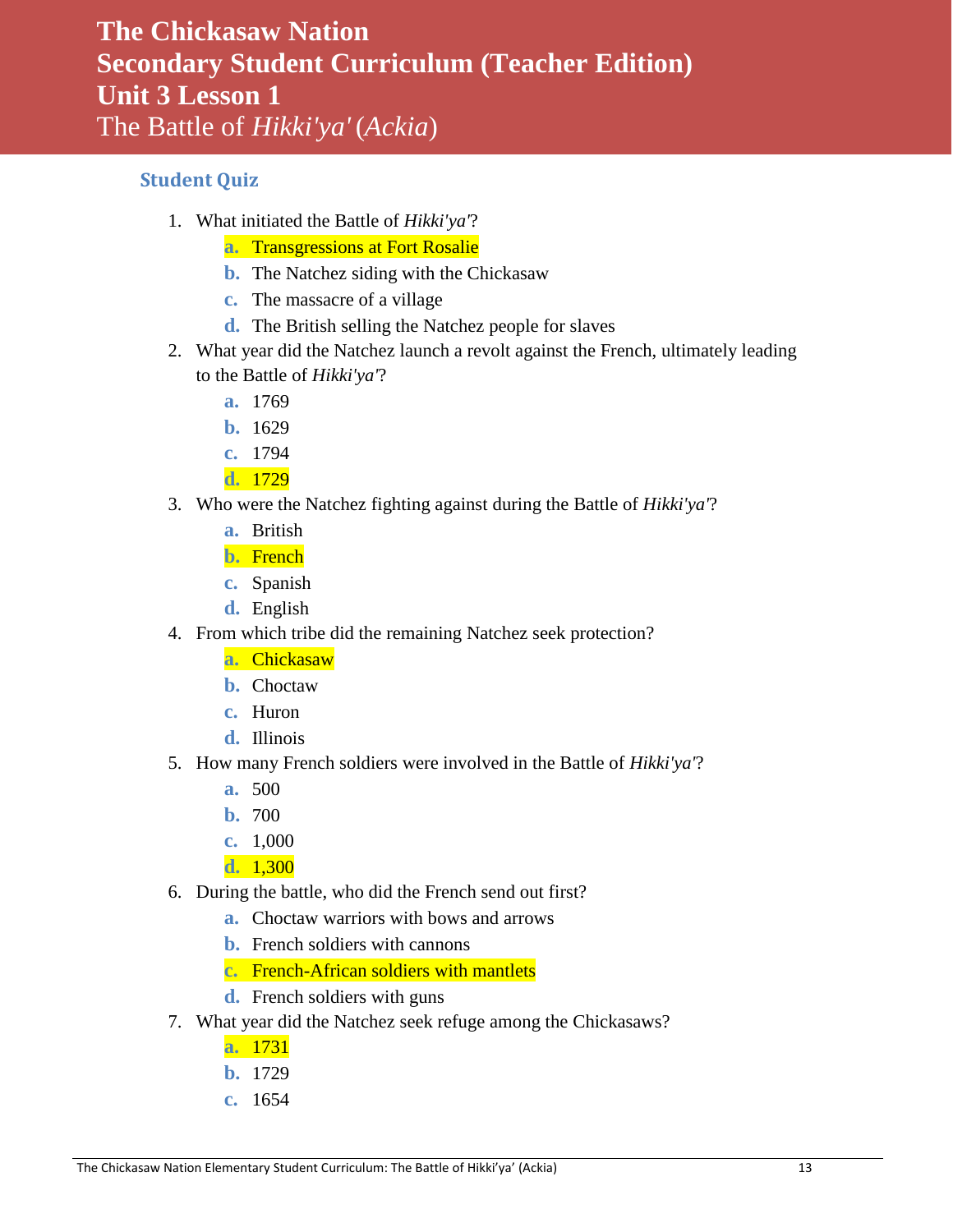#### **d.** 1826

- 8. How many Chickasaw villages were the French trying to capture to get to the Natchez?
	- **a.** Two
	- **b.** Three
	- **c.** Five
	- **d.** Seven
- 9. How long did the Battle of *Hikki'ya'* last?
	- **a.** Four years
	- **b.** Seven years
	- **c.** Two years
	- **d.** Five years
- 10. Who was the Chickasaw leader presiding over the village of *Hikki'ya'* during this time?
	- **a.** *Tishominko*
	- **b.** *Piominko*
	- **c.** *Ymahatabe*
	- **d.** *Payamataha*